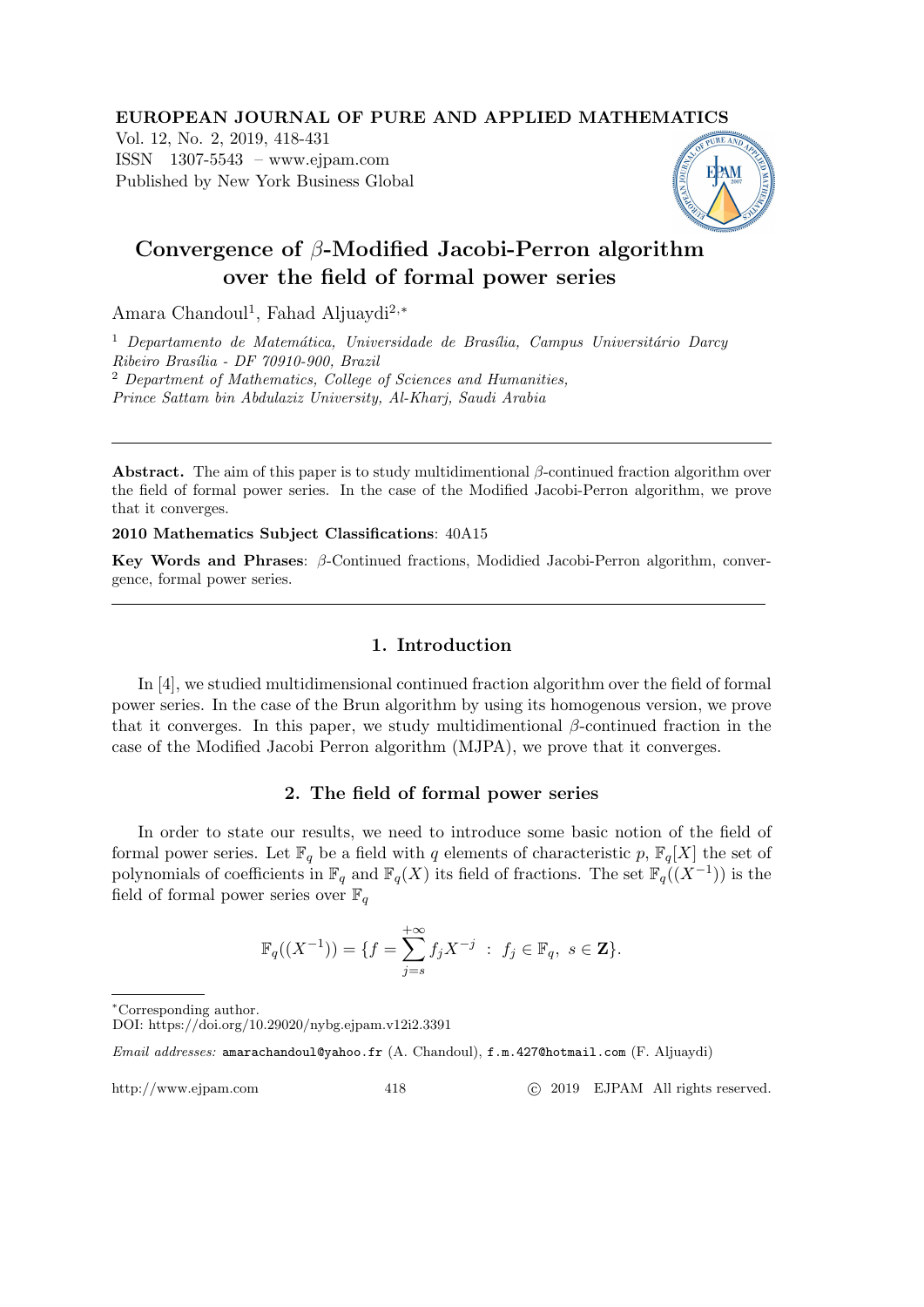Let  $f = \sum$  $+\infty$  $j = s$  $f_jX^{-j} \in \mathbb{F}_q((X^{-1}))$ , where  $f_s \neq 0$ . We denote its polynomial part by [f] and by  ${f}$  its fractional part. We remark that  $f = [f] + {f}$ . We define a non-archimedean absolute value on  $\mathbb{F}_q((X^{-1}))$  by  $| f | = e^{-s}$  and  $| 0 | = 0$ . It is clear that, for any  $P \in \mathbb{F}_q[X]$ ,  $| P | = e^{\deg P}$  and, for any  $Q \in \mathbb{F}_q[X]$ , such that  $Q \neq 0, |\frac{P}{Q}|$  $\frac{P}{Q} \mid = e^{\deg P} - \deg Q$ . Let  $\beta_0 \in \mathbb{F}_q((X^{-1})) \setminus \{0\}$ , then, we define

$$
\mathbb{L} = \{ \omega \in \mathbb{F}_q((X^{-1})), \ |\varphi| < |\beta_0| \},\
$$

which is a compact abelian group with the addition and the metric  $d(\varphi, \omega) = |\varphi - \omega|$ :  $\forall \varphi, \omega \in \mathbb{F}_q((X^{-1})).$ 

Now, for  $1 \leq j \leq n$ , we put

$$
\mathbb{L}_{j}^{(n)} = \left\{ (\varphi_{1}, \cdots, \varphi_{n}) \in \mathbb{L}^{n}, \ \left\{ \begin{array}{l} |\varphi_{j}| > |\varphi_{i}| \ \text{ for } 1 \leq i < j, \\ |\varphi_{j}| \geq |\varphi_{i}| \ \text{ for } j < i \leq n \end{array} \right\},\right.
$$

and

 $\mathbb{L}_{j}^{n} = \mathbb{L} \times \mathbb{L} \times \cdots \times \mathbb{L}, n$  times

then

$$
\mathbb{L}_j^{(n)} \subset \mathbb{L}_j^n \text{ and } \mathbb{L}^n = \bigcup_{1 \le i \le n} \mathbb{L}_i^{(n)}.
$$

## 3. β-Continued fraction in  $\mathbb{F}_q((X^{-1}))$

Let  $\beta = (\beta_i)_{i \in \mathbb{Z}}$  with  $\beta_i \in \mathbb{F}_q((X^{-1})) \setminus \{0\}$ , such that  $\deg(\beta_i)_{i \in \mathbb{Z}}$  is a strictly increasing sequence of integers.  $\beta$  is called base sequence. Let

$$
\mathcal{S} = \{(d_i)_{-\infty < i \leq k} : k \in \mathbb{Z}, d_i \in \mathbb{F}_q[X], \deg d_i < \deg \beta_{i+1} - \deg \beta_i\}
$$

be the set of admissible digit strings associated to the sequence  $\beta$ .

**Lemma 1.** Let  $\beta = (\beta_i)_{i \in \mathbb{Z}}$  be a base sequence and S the associated set of admissible digit strings. Then each  $\omega \in \mathbb{F}_q((X^{-1}))$  admits a unique representation of the form

$$
\omega = \sum_{-\infty < i \leq k} d_i \beta_i, \ (d_i)_{-\infty < i \leq k} \in \mathcal{S}
$$

The above lemma justifies that we call  $(\beta, \mathcal{S})$  a digit system. Conversly, a formal power series associated to a given string in the digit system  $(\beta, \mathcal{S})$  is given by the evaluation map

$$
\pi \; : \; S \longrightarrow \mathbb{F}_q((X^{-1})), \; (d_i)_{-\infty < i \leq k} \longrightarrow \sum_{-\infty < i \leq k} d_i \beta_i.
$$

If a representation ends in infinitely many zeros, it said to be finite, and the final zeros are omitted.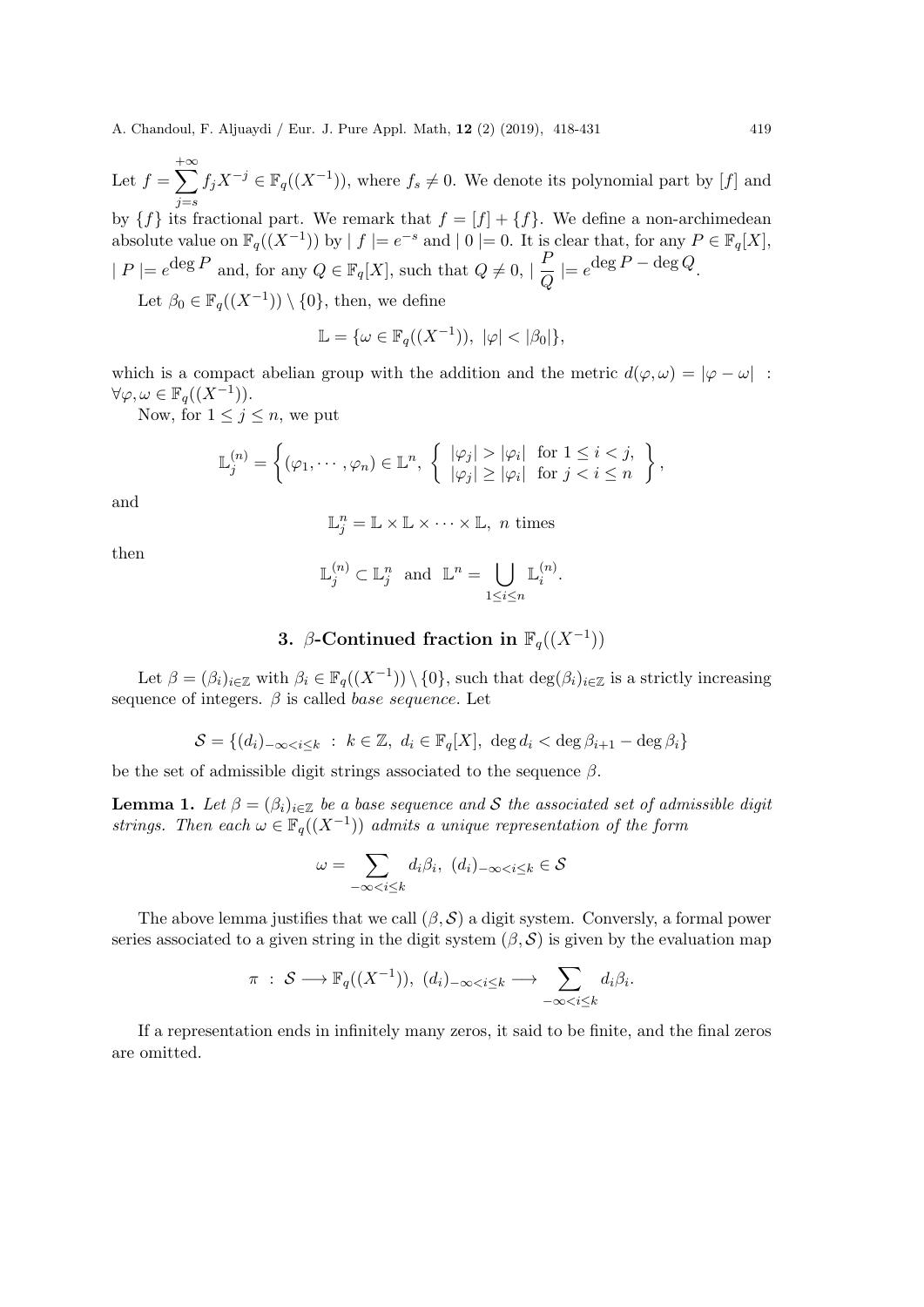If all the  $s_i$  on the right hand side of the radix point are zeros, the representation is said to be an integer representation.

The set of all  $\omega \in \mathbb{F}_q((X^{-1}))$  admitting an integer representation is called the set of β−integers. For  $ω ∈ \mathbb{F}_q((X-1))$ , we define the β−integer and the β-fractional part by

$$
[\beta]_{\beta} = \pi(d_k \cdots d_0)_{\beta}
$$
 and  $\{\beta\}_{\beta} = \pi(d_{-1}d_{-2} \cdots)_{\beta}$ ,

respectively.

Now we are in a position to introduce our new algorithm, called  $\beta$ –continued fraction algorithm. The study of this algorithm is similar to the study of the usual continued fraction expansions. Let  $\beta = (\beta_i)_{i \in \mathbb{Z}}$  be a base sequence and let  $\mathcal{H}'_0(\beta) = \{d\beta_0 \in \mathbb{F}_q[X], 0 < \deg d < \deg \beta_1 - \deg \beta_0\},\$  $\mathcal{H}''_0(\beta) = \{d\beta_0 \in \mathbb{F}_q[X], \deg d < \deg \beta_1 - \deg \beta_0\},\$ 

 $\mathcal{H}_n(\beta) = \{d_0\beta_0 + \cdots + d_n\beta_n, d_i \in \mathbb{F}_q[X], \deg d_i < \deg \beta_{i+1} - \deg \beta_i, d_n \neq 0\}$  for all  $n \geq 1$ , and

$$
\mathcal{H}(\beta) = \mathcal{H}'_0(\beta) \cup \bigcup_{n \ge 1} \mathcal{H}_n(\beta),
$$
  

$$
\mathcal{I}(\beta) = \mathcal{H}''_0(\beta) \cup \bigcup_{n \ge 0} \mathcal{H}_n(\beta).
$$

**Remark 1.** Note that  $|z| \geq |\beta_0|$  for all  $z \in I(\beta)$  and  $|z| > |\beta_0|$  for all  $z \in H(\beta)$ .

We can define the β-continued fraction by the β-transformation  $T_\beta$  on  $D(0, |\beta_0|)$ , which is given by the following mapping

$$
\mathbf{T}_{\beta}: D(0, |\beta_0|) \rightarrow D(0, |\beta_0|)
$$

$$
\omega \mapsto \begin{cases} \begin{array}{c} D(0, |\beta_0|) \\ \omega \end{array} \\ \begin{array}{c} 0 \end{array} \end{cases} \text{if } f \neq 0
$$

For any base sequence  $\beta$ , the so-called  $\beta$ -continued fraction is introduced in [7]. A  $\beta$ -continued fraction is an expression of the form

$$
\omega = a_0 + \frac{\beta_0^2}{a_1 + \frac{\beta_0^2}{\cdots + \frac{\beta_0^2}{a_n + \cdots}}} = [a_0; a_1, \cdots]_{\beta},
$$

where  $a_0 \in \mathcal{I}(\beta)$  and  $a_i \in \mathcal{H}(\beta)$  for  $i \geq 1$ . It is easy to prove that  $\deg a_i > \deg \beta_0$  for all  $i \geq 1$ .

**Remark 2.** If  $\beta = (X^i)_{i \in \mathbb{N}}$ , then the transformation  $T_\beta$  describe the regular continued fraction over the field of formal power series and has been introduced by Artin [8].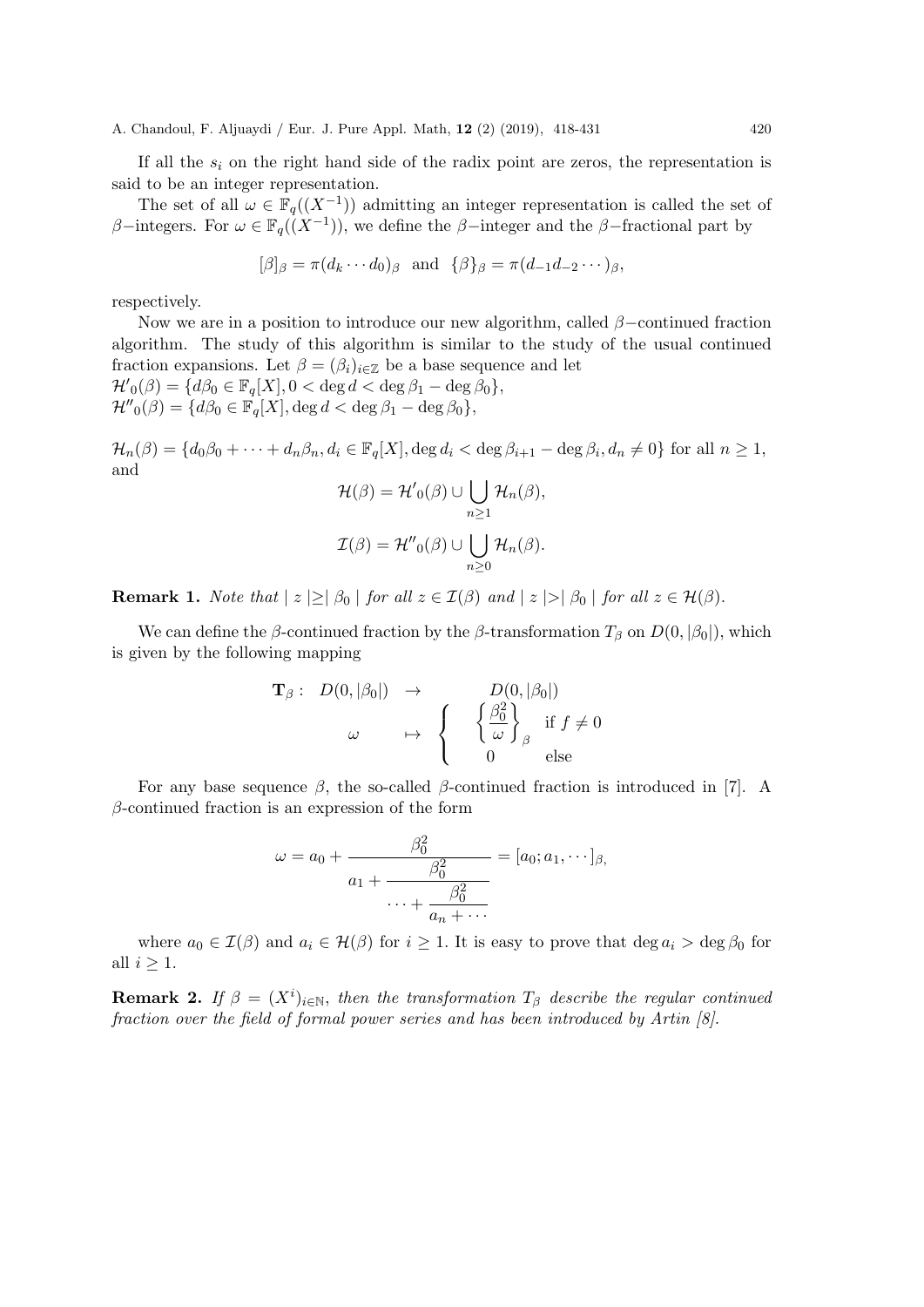#### 4. Multidimensional continued fractions

Let  $B \subset E$  and  $T : B \longrightarrow B$  be a map. The pair  $(B,T)$  is called a fibred system if there exists a finite or countable partition  $\{B(P) : P \in I\}$  of B, where  $I \subset \mathbb{F}_q[X]^n$ , such that the restriction of T to any  $B(P)$  is an injective map. As E is a normed space, we assume that a system defines an algorithm of multidimensional continued fractions if for all  $P = (P_1, \ldots, P_n) \in I$ , there exists an  $(n + 1) \times (n + 1)$  invertible matrix  $\alpha(P) = (C_{i,j})$ with entries in  $\mathbb{F}_q[X]$  such that if  $y = Tf$  where  $f \in B(P)$ , then  $y_i = \frac{C_{i0} + \sum_{j=1}^n C_{ij} f_j}{C}$  $C_{00} + \sum_{j=1}^{n} C_{0j} f_j$ 

for all  $1 \leq i \leq n$ .

The map T is called a multidimensional continued fraction algorithm. For all  $1 \leq$  $i \leq n$ , if  $f \in B(P^{(1)})$ , then  $T^{i} f \in B(P^{(i)})$ . The sequence  $P^{(1)}, P^{(2)}, \ldots, P^{(n)}, \ldots$  is called the expansion of  $f$  by the algorithm  $T$ .

Let  $\beta(P) = (B_{i,j})$  be the inverse matrix of  $\alpha(P)$ , we set

$$
\beta(P^{(1)}, \cdots, P^{(s)}) = \beta(P^{(1)}) \cdots \beta(P^{(s)}) = ((B_{ij}^{(s)})),
$$

where  $0 \leq i, j \leq n$ , then  $y = T^s f$  if, and only if,

$$
f_i = \frac{B_{i0}^{(s)} + \sum_{g=1}^{n} B_{ig}^{(s)} y_g}{B_{00}^{(s)} + \sum_{g=1}^{n} B_{0g}^{(s)} y_g}.
$$

The algorithm T is said *convergent*, if for all  $f \in B$ ,

$$
\lim_{s \to +\infty} \left( \frac{B_{10}^{(s)}}{B_{00}^{(s)}}, \dots, \frac{B_{n0}^{(s)}}{B_{00}^{(s)}} \right) = f. \tag{4.1}
$$

The vectors  $\left(\frac{B_{10}^{(s)}}{a}\right)$ 10  $B_{00}^{(s)}$ 00  $, \ldots, \frac{B_{n0}^{(s)}}{A_{n0}^{(s)}}$  $n<sub>0</sub>$  $B_{00}^{(s)}$ 00 ) are the convergents of f.

#### 5. Definitions

In this section, we define a map  $T_\beta$  which is arisen from  $\beta$ -MJPA. Let  $\beta = (\beta_i)_{i \in \mathbb{Z}}$  be a base sequense. The map  $T_\beta : \mathbb{L}^n \to \mathbb{L}^n$  by

$$
T_{\beta}(\varphi_1, \ldots, \varphi_n) = \left(\frac{\varphi_2}{\varphi_j}, \ldots, \frac{\varphi_{j-1}}{\varphi_j}, \left\{\frac{\beta_0^2}{\varphi_j}\right\}_{\beta}, \left\{\frac{\varphi_{j+1}}{\varphi_j}\right\}_{\beta}, \ldots, \left\{\frac{\varphi_n}{\varphi_j}\right\}_{\beta}\right)
$$
  
= 
$$
\left(\frac{\varphi_2}{\varphi_j}, \ldots, \frac{\varphi_{j-1}}{\varphi_j}, \frac{1}{\varphi_j} - a_{n+1}, \frac{\varphi_{j+1}}{\varphi_j} - a_{j+1}, \ldots, \frac{\varphi_n}{\varphi_j} - a_n\right)
$$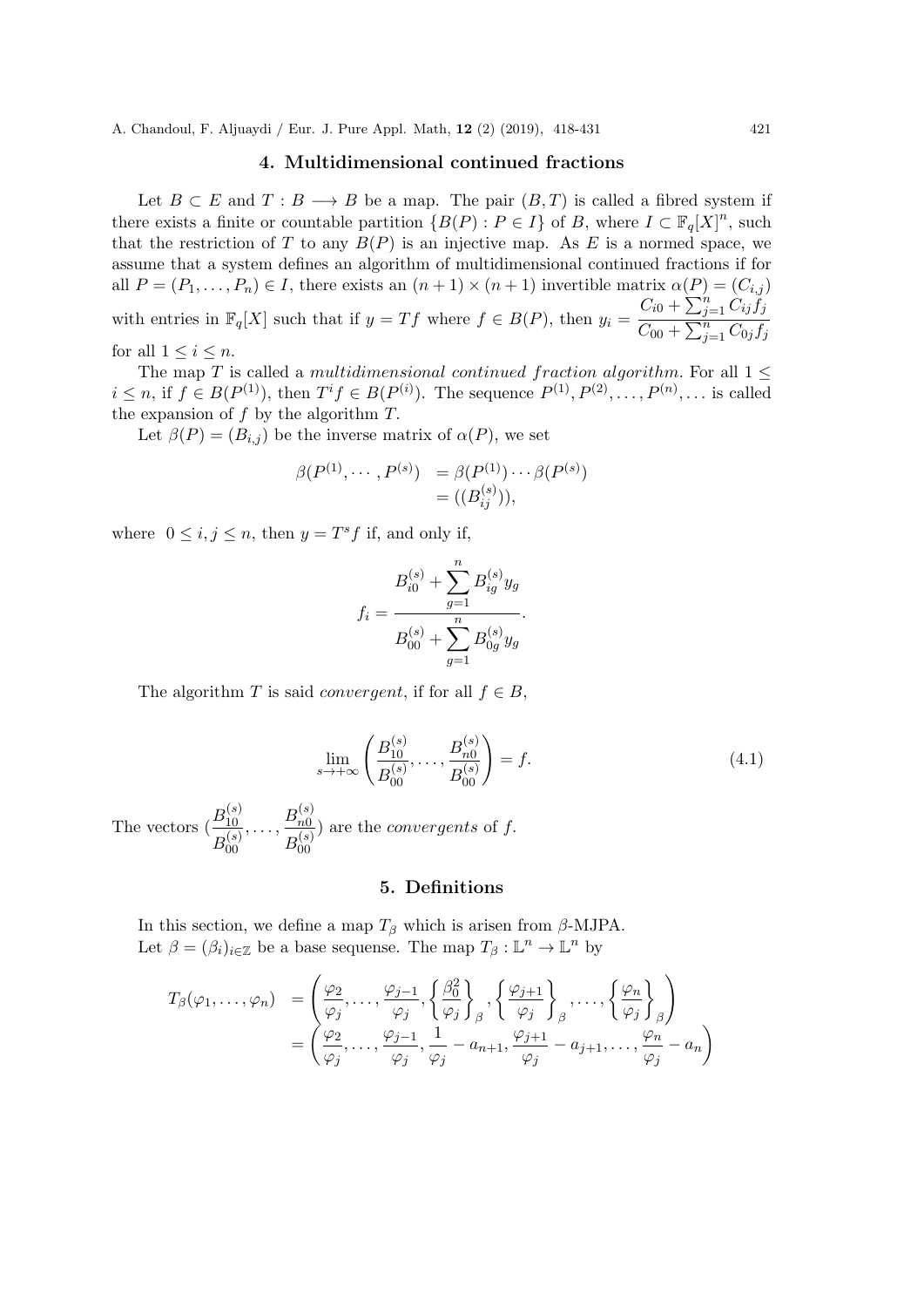where 
$$
a_{n+1} \begin{bmatrix} \frac{\beta_0^2}{\varphi_j} \end{bmatrix}_{\beta}
$$
 and  $a_i = \begin{bmatrix} \varphi_i \\ \varphi_j \end{bmatrix}_{\beta}$ :  $i \geq j+1$ , for  $(\varphi_1, \ldots, \varphi_n) \in \mathbb{L}_j^n$ ,  $(\varphi_1, \ldots, \varphi_n) \neq$   
 $(0, \ldots, 0)$  and  $T_\beta(0, \ldots, 0) = (0, \ldots, 0)$ .

For 
$$
s \geq 1
$$
, we put  $(\varphi_1^{(s)}, \ldots, \varphi_n^{(s)}) = T_{\beta}^s(\varphi_1, \ldots, \varphi_n)$  and  $a_i^{(s)} = a_i(\varphi_1^{(s-1)}, \ldots, \varphi_n^{(s-1)}) =$  $\left(0, \ldots, 0, \left[\frac{\beta_0^2}{\varphi_j^{(s-1)}}\right]_{\beta}, \left[\frac{\varphi_{j+1}^{(s-1)}}{\varphi_j^{(s-1)}}\right]_{\beta}, \ldots, \left[\frac{\varphi_n^{(s-1)}}{\varphi_j^{(s-1)}}\right]_{\beta}\right) = (0, \ldots, 0, a_{n+1}, a_{j+1}, \ldots, a_n)$  for  $1 \leq i \leq n+1$ , that is

$$
T_{\beta}^{s}(\varphi_{1}, \ldots, \varphi_{n}) = T(\varphi_{1}^{(s-1)}, \ldots, \varphi_{n}^{(s-1)})
$$
\n
$$
= \left(\frac{\varphi_{2}^{(s-1)}}{\varphi_{j}^{(s-1)}}, \ldots, \frac{\varphi_{j-1}^{(s-1)}}{\varphi_{j}^{(s-1)}}, \left\{\frac{\beta_{0}^{2}}{\varphi_{j}^{(s-1)}}\right\}_{\beta}, \left\{\frac{\varphi_{j+1}^{(s-1)}}{\varphi_{j}^{(s-1)}}\right\}_{\beta}, \ldots, \left\{\frac{\varphi_{n}^{(s-1)}}{\varphi_{j}^{(s-1)}}\right\}_{\beta}
$$
\n
$$
= \left(\frac{\varphi_{2}^{(s-1)}}{\varphi_{j}^{(s-1)}}, \ldots, \frac{\varphi_{j-1}^{(s-1)}}{\varphi_{j}^{(s-1)}}, \frac{1}{\varphi_{j}^{(s-1)}} - a_{n+1}^{(s)}, \frac{\varphi_{j+1}^{(s-1)}}{\varphi_{j}^{(s-1)}} - a_{j+1}^{(s)}, \ldots, \frac{\varphi_{n}^{(s-1)}}{\varphi_{j}^{(s-1)}} - a_{n}^{(s)}\right)
$$

for  $(\varphi_1^{(s-1)}$  $\mathcal{L}_{1}^{(s-1)}, \ldots, \varphi_{n}^{(s-1)}$   $\in \mathbb{L}_{j}^{n}$ . Also we put  $\kappa(s) := j$  such that

$$
\deg \varphi_j^{(s-1)} > \varphi_i^{(s-1)} \text{ for } 1 \le i < j \text{ and } \deg \varphi_j^{(s-1)} \ge \varphi_i^{(s-1)} \text{ for } j < i \le n.
$$

## 5.1. The matrix

Let  $(\varphi_1,\ldots,\varphi_n)\in \mathbb{L}^n_j$ ,  $(\varphi_1,\ldots,\varphi_n)\neq (0,\ldots,0)$ . We define the  $(n+1)\times (n+1)$  matrix  $M = (m_{i_1 i_2}), m_{i_1 i_2} \in \mathbb{F}_q((X^{-1})),$  associated to  $(\varphi_1, \ldots, \varphi_n)$  in the following way : (i)  $1 \le i_2 \le n, i_2 \ne j$ 

$$
m_{i_1 i_2} = \delta_{i_1 i_2} \text{ for } 1 \le i_1 \le n+1,
$$
\n(1)

(ii)  $i_2 = j$ 

$$
m_{i_1 i_2} = \begin{cases} 1 & \text{for } i_1 = n + 1 \\ 0 & \text{for } 1 \le i_1 \le n \end{cases}
$$
 (2)

(iii)  $i_2 = n + 1, 1 \leq i_1 \leq n + 1$ 

$$
m_{i_1 i_2} = a_{i_1},\tag{3}
$$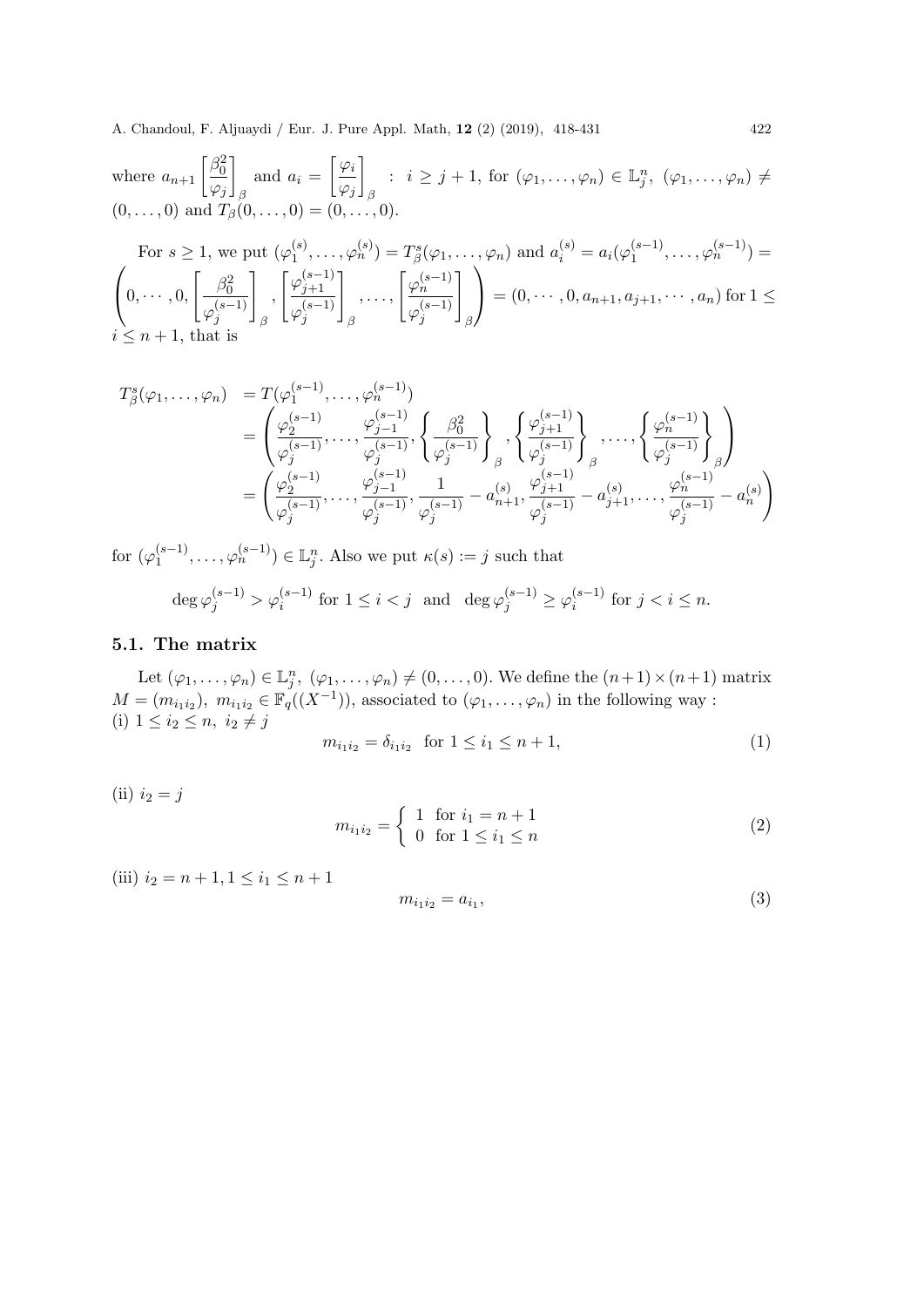that is,

$$
M = M(\varphi_1, ..., \varphi_n) = \begin{pmatrix} 1 & 0 & \dots & 0 & 0 & 0 & \dots & 0 & 0 \\ 0 & 1 & \dots & 0 & 0 & 0 & \dots & 0 & 0 \\ \vdots & \vdots & \ddots & \vdots & \vdots & \vdots & \ddots & \vdots & \vdots \\ 0 & 0 & \dots & 1 & 0 & 0 & \dots & 0 & 0 \\ 0 & 0 & \dots & 0 & 0 & 1 & \dots & 0 & a_{j+1} \\ \vdots & \vdots & \ddots & \vdots & \vdots & \vdots & \ddots & \vdots & \vdots \\ 0 & 0 & \dots & 0 & 0 & 0 & \dots & 1 & a_n \\ 0 & 0 & \dots & 0 & 1 & 0 & \dots & 0 & a_{n+1} \end{pmatrix} . \tag{4}
$$

For  $(\varphi_1, \ldots, \varphi_n) = (0, \ldots, 0)$ , we define M the  $(n + 1) \times (n + 1)$  unit matrix  $I_{n+1}$ . We put

$$
M^{(0)} = I_{n+1},
$$

$$
M^{(s)} = M(\varphi_1^{(s-1)}, \dots, \varphi_n^{(s-1)}) \text{ for } s \ge 1,
$$

where  $(\varphi_1^{(0)}$  $\mathcal{L}^{(0)}_1,\ldots,\varphi^{(0)}_n)=(\varphi_1,\ldots,\varphi_n).$  Since, we consider the columns of the matrix  $M^{(1)},\ldots,M^{(s)},$ we denote

.

$$
M^{(1)} \dots M^{(s)} = \begin{pmatrix} A_{11}^{(s)} & \cdots & A_{1n}^{(s)} & B_1^{(s)} \\ \vdots & \vdots & & \vdots & \vdots \\ A_{\kappa(s)1}^{(s)} & \cdots & A_{\kappa(s)n}^{(s)} & B_j^{(s)} \\ \vdots & \vdots & & \vdots & \vdots \\ A_{n1}^{(s)} & \cdots & A_{nn}^{(s)} & B_n^{(s)} \\ A_{01}^{(s)} & \cdots & A_{0n}^{(s)} & B_0^{(s)} \end{pmatrix}
$$

and

$$
M^{(0)} = \begin{pmatrix} B_1^{(-d)} & \dots & B_1^{(-1)} & B_1^{(0)} \\ \vdots & \vdots & & \vdots \\ B_n^{(-n)} & \dots & A_{nn}^{(s)} & B_n^{(0)} \\ A_0^{(-n)} & \dots & B_0^{(-1)} & B_0^{(0)} \end{pmatrix}.
$$

Using definition of  $B_0^{(s)}$  $\mathbf{a}_{0}^{(s)}$ , it is clear that  $\deg B_{0}^{(s)} = \sum_{s=1}^{s}$  $i=1$ deg  $a_{n+1}^{(i)}$  which we use often.  $B_0^{(s)}$  $\overline{0}$ will be the denominator of the s–th convergent and  $B_i^{(s)}$  $i^{(s)}$ ,  $1 \leq i \leq n$ , will be numerator.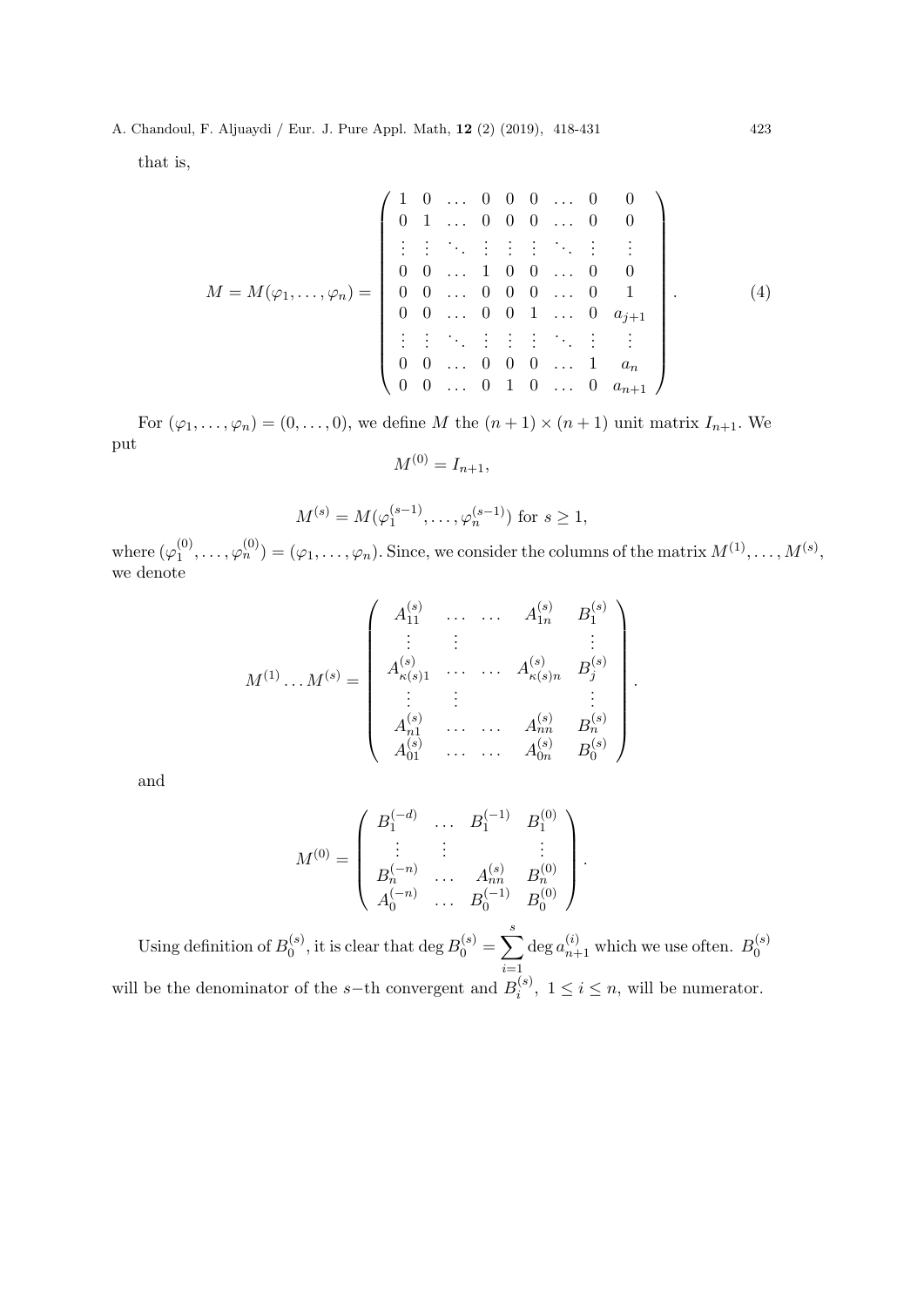Evidently,

$$
M^{(1)} \dots M^{(s)}
$$
\n
$$
= \begin{pmatrix}\nA_{11}^{(s-1)} & \cdots & A_{1n}^{(s-1)} & B_{1}^{(s-1)} \\
\vdots & \vdots & & \vdots \\
A_{\kappa(s)1}^{(s-1)} & \cdots & A_{\kappa(s)n}^{(s-1)} & B_{\kappa(s)}^{(s-1)} \\
\vdots & \vdots & & \vdots \\
A_{n1}^{(s-1)} & \cdots & A_{nn}^{(s-1)} & B_{n}^{(s-1)} \\
A_{01}^{(s-1)} & \cdots & A_{0n}^{(s-1)} & B_{0}^{(s-1)} \\
\vdots & & \vdots & & \vdots \\
A_{n1}^{(s-1)} & \cdots & A_{0n}^{(s-1)} & B_{0}^{(s-1)} \\
\vdots & \vdots & \ddots & \vdots & \vdots \\
A_{n1}^{(s-1)} & \cdots & A_{0n}^{(s-1)} & B_{0}^{(s-1)} \\
\vdots & \vdots & \ddots & \vdots & \vdots \\
A_{n1}^{(s-1)} & \cdots & A_{n,\kappa(s)-1}^{(s-1)} & B_{1}^{(s-1)} & A_{1,\kappa(s)+1}^{(s-1)} & \cdots & A_{1n}^{(s-1)} & B_{1}^{(s)} \\
\vdots & \vdots & \vdots & \vdots & \vdots \\
A_{\kappa(s)1}^{(s-1)} & \cdots & A_{\kappa(s),\kappa(s)-1}^{(s-1)} & B_{\kappa(s)}^{(s-1)} & A_{\kappa(s),\kappa(s)+1}^{(s-1)} & \cdots & A_{\kappa(s),n}^{(s-1)} & B_{\kappa(s)}^{(s)} \\
\vdots & \vdots & & \vdots & \vdots & \vdots \\
A_{n1}^{(s-1)} & \cdots & A_{n,\kappa(s)-1}^{(s-1)} & B_{n}^{(s-1)} & A_{n,\kappa(s)+1}^{(s-1)} & \cdots & A_{n}^{(s-1)} & B_{n}^{(s)} \\
A_{01}^{(s-1)} & \cdots & A_{0,\kappa(s)-1}^{(s-1)} & B_{0}^{(s-1)} & A_{0,\kappa(s)+1}^{(s-1)} & \cdots & A_{0n}^{(s-1)} & B_{0}^{(s)} \\
\
$$

Since det  $M^{(1)} \dots M^{(s)} = \pm 1$ , which follows from (4), we see that  $B_0^{(s)}$  $b_0^{(s)}, \ldots, B_{n-1}^{(s)}$  and  $B_n^{(s)}$  have no non-trivial common factor. By a simple calculation for  $(\varphi_1,\ldots,\varphi_n)\in L_{\kappa(s)}^n$ , we see that

(i)  $i_2 \neq \kappa(s), n + 1$  $A^{(s)}_{i,j}$  $\binom{s}{i_1 i_2} = A^{(s-1)}_{i_1 i_2}$  $\sum_{i_1 i_2}^{(s-1)}$  for  $1 \leq i_1 \leq n$ , (6)

(ii)  $i_2 = \kappa(s)$ 

$$
A_{i_1 i_2}^{(s)} = B_{i_1}^{(s-1)} \quad \text{for } 0 \le i_1 \le n,
$$
\n<sup>(7)</sup>

(iii)  $i_2 = n + 1$ 

$$
A_{i_1 i_2}^{(s)} = B_{i_1}^{(s)} = B_i^{(s)} = A_{i\kappa(s)}^{(s-1)} + \sum_{k=\kappa(s)+1}^{n} a_k^{(s)} A_{ik}^{(s-1)} + a_{n+1}^s B_i^{s-1} \text{ for } 0 \le i \le n. \tag{8}
$$

From (5), we find that  $B_i^{(s)}$  $i^{(s)}$  increases as s increases and

$$
\deg B_{i_1}^{(s)} > \deg A_{i_1,\kappa(s)}^{(s)} > \deg A_{i_1,i_2}^{(s)}
$$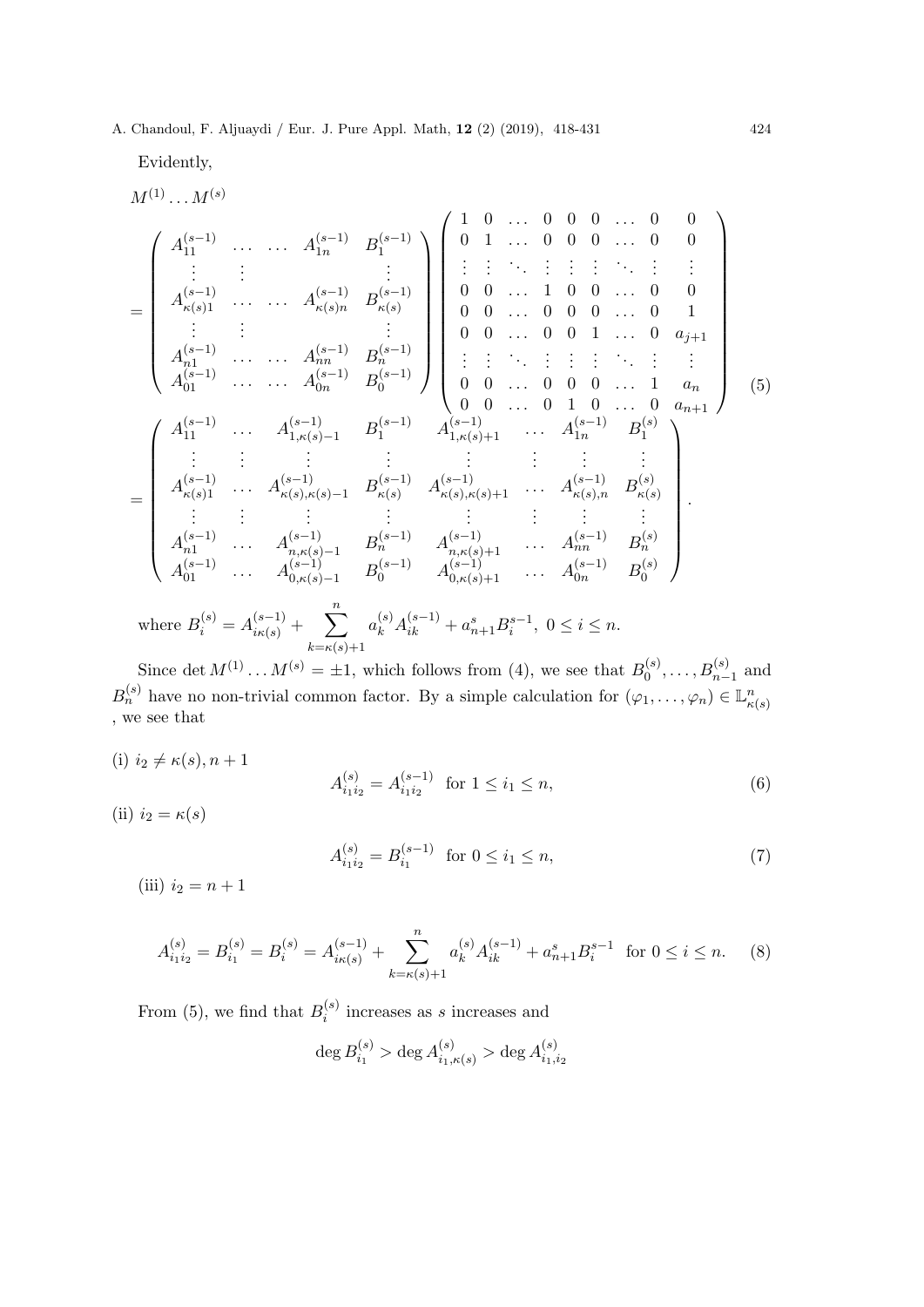if  $i_2 \neq \kappa(s)$ ,  $n + 1$  for  $0 \leq i_1 \leq n$ . We put

$$
M^{(1)} \dots M^{(s)} \begin{pmatrix} \varphi_1^{(s)} \\ \vdots \\ \varphi_n^{(s)} \\ 1 \end{pmatrix} = \begin{pmatrix} A_{11}^{(s)} \varphi_1^{(s)} + \dots + A_{1n}^{(s)} \varphi_n^{(s)} + B_1^{(s)} \\ \vdots \\ A_{n1}^{(s)} \varphi_1^{(s)} + \dots + A_{nn}^{(s)} \varphi_n^{(s)} + B_n^{(s)} \\ A_{01}^{(s)} \varphi_1^{(s)} + \dots + A_{0n}^{(s)} \varphi_n^{(s)} + B_0^{(s)} \end{pmatrix}
$$

and obtain following theorem.

**Theorem 1.** For any  $(\varphi_1, \ldots, \varphi_n) \in \mathbb{L}^n$ , we have

$$
\varphi_i = \frac{A_{i1}^{(s)}\varphi_1^{(s)} + \ldots + A_{in}^{(s)}\varphi_n^{(s)} + B_i^{(s)}}{A_{01}^{(s)}\varphi_1^{(s)} + \ldots + A_{0n}^{(s)}\varphi_n^{(s)} + B_0^{(s)}}, \text{ for } 1 \le i \le n,
$$

whenever  $T^{s'}_{\beta}$  $S_{\beta}^{s'}(\varphi_1,\ldots,\varphi_n)\neq (0,\ldots,0)$ , for any  $0\leq s'\leq s$ .

*Proof.* We prove the theorem using the method of mathematical induction. For  $n = 1$ , we have from the definition, for  $(\varphi_1, \ldots, \varphi_n) \in \mathbb{L}_i^{(n)}$  $j^{(n)},$ 

$$
T_{\beta}(\varphi_1,\ldots,\varphi_n) = (\varphi_1^{(1)},\ldots,\varphi_n^{(1)})
$$
  
=  $\left(\frac{\varphi_2}{\varphi_j},\ldots,\frac{\varphi_{j-1}}{\varphi_j},\frac{1}{\varphi_j} - a_{n+1}^{(1)},\frac{\varphi_{j+1}}{\varphi_j} - a_{j+1}^{(1)},\ldots,\frac{\varphi_n}{\varphi_j} - a_n^{(1)}\right)$ 

Then

$$
\varphi_i = \begin{cases}\n\frac{1 \cdot \varphi_i^{(1)}}{1 \cdot \varphi_j^{(1)} + a_{n+1}^{(1)}} & \text{for} \quad 1 \le i < j \\
\frac{1}{1 \cdot \varphi_j^{(1)} + a_{n+1}^{(1)}} & \text{for} \quad i = j \\
\frac{1 \cdot \varphi_i^{(1)} + a_i^{(1)}}{1 \cdot \varphi_j^{(1)} + a_{n+1}^{(1)}} & \text{for} \quad j < i \le n\n\end{cases} \tag{9}
$$

On the other hand, for  $(\varphi_1, \ldots, \varphi_n) \in \mathbb{L}_i^{(n)}$  $\binom{n}{j}$ 

$$
\frac{A_{i1}^{(1)}\varphi_1^{(1)} + \ldots + A_{in}^{(1)}\varphi_n^{(1)} + B_i^{(1)}}{A_{01}^{(1)}\varphi_1^{(1)} + \ldots + A_{0n}^{(1)}\varphi_n^{(1)} + B_0^{(1)}} = \begin{cases}\n\frac{1.\varphi_i^{(1)}}{1.\varphi_j^{(1)} + a_{n+1}^{(1)}} & \text{for} \quad 1 \le i < j \\
\frac{1}{1.\varphi_j^{(1)} + a_{n+1}^{(1)}} & \text{for} \quad i = j \\
\frac{1.\varphi_i^{(1)} + a_i^{(1)}}{1.\varphi_j^{(1)} + a_{n+1}^{(1)}} & \text{for} \quad j < i \le n\n\end{cases} \tag{10}
$$

From (9) and (10), the assertion of theorem holds for  $s = 1$ . Now, we assume that the assertion of the theorem holds by s, and we will show that the assertion holds for  $s + 1$ . Note that  $\kappa(s+1)$  is chosen by  $(\varphi_1^{(s)})$  $\mathcal{L}_{1}^{(s)}, \ldots, \varphi_{n}^{(s)}\rangle \in \mathbb{L}_{\kappa(s+1)}^{(n)},$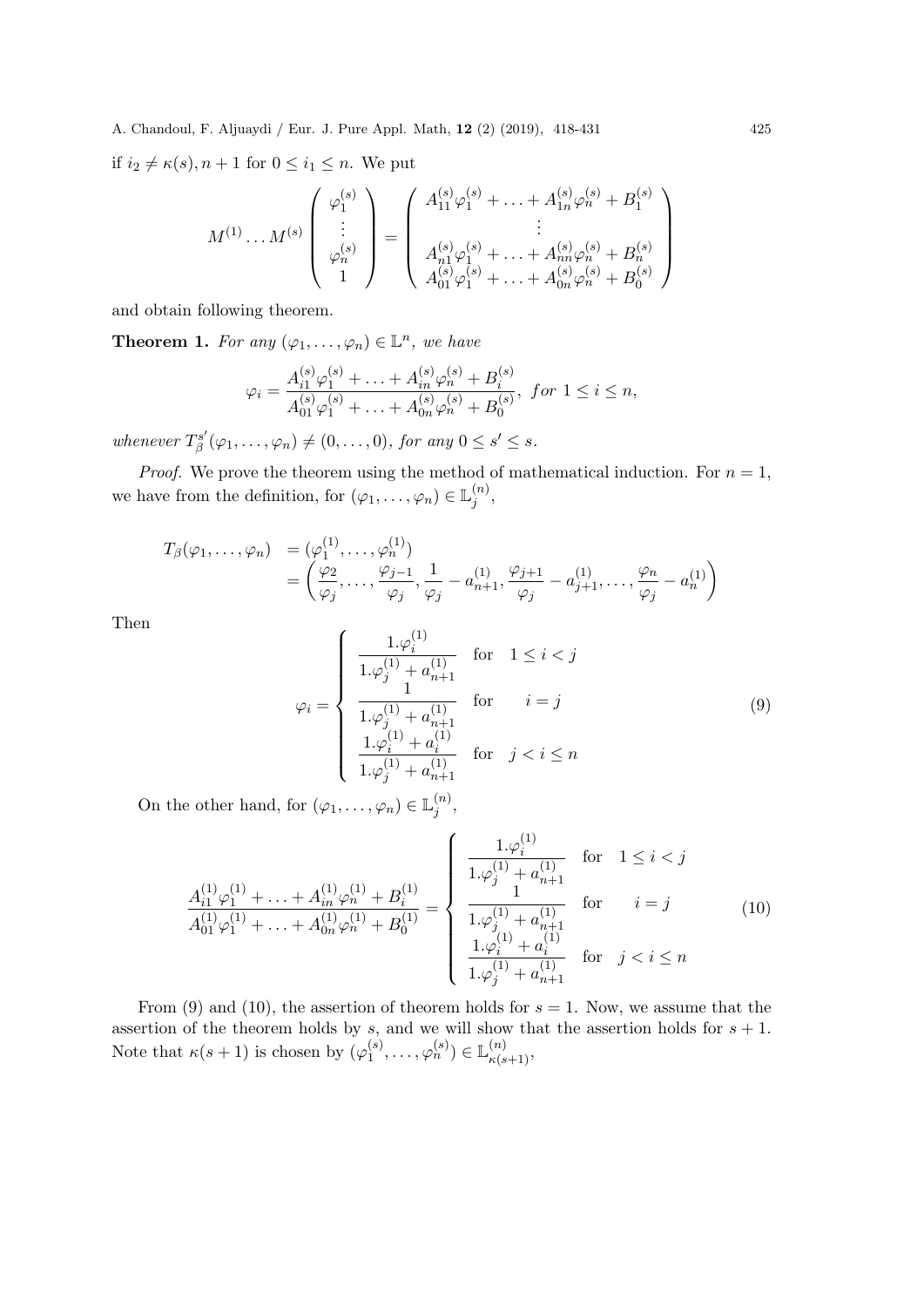$$
\begin{split} &\frac{A_{i1}^{(s+1)}\varphi_1^{(s+1)} + \ldots + A_{in}^{(s+1)}\varphi_n^{(s+1)} + B_i^{(s+1)} }{A_{01}^{(s+1)}\varphi_1^{(s+1)} + \ldots + A_{0n}^{(s+1)}\varphi_n^{(s+1)} + B_0^{(s+1)}} \\ &= \sum_{\kappa=1}^{\kappa(s+1)} A_{ik}^{(s+1)} \frac{\varphi_k^{(s)}}{\varphi_{\kappa(s+1)}^{(s)}} + A_{i,\kappa(s+1)}^{(s+1)}(\frac{1}{\varphi_{\kappa(s+1)}^{(s)}} - a_{n+1}^{(s)}) + \sum_{k=\kappa(s+1)+1}^n A_{ik}^{(s+1)}(\frac{\varphi_k^{(s)}}{\varphi_{\kappa(s+1)}^{(s)}} - a_{n+1}^{(s)}) + B_i^{(s+1)} \\ &\sum_{k=1}^{\kappa(s+1)} A_{0k}^{(s+1)} \frac{\varphi_k^{(s)}}{\varphi_{\kappa(s+1)}^{(s)}} + A_{0,\kappa(s+1)}^{(s+1)}(\frac{1}{\varphi_{\kappa(s+1)}^{(s)}} - a_{n+1}^{(s)}) + \sum_{k=\kappa(s+1)+1}^n A_{0k}^{(s+1)}(\frac{\varphi_k^{(s)}}{\varphi_{\kappa(s+1)}^{(s)}} - a_{n+1}^{(s)}) + B_0^{(s+1)} \\ &= \sum_{\kappa=1}^{\kappa(s+1)} A_{ik}^{(s+1)} \frac{\varphi_k^{(s)}}{\varphi_{\kappa(s+1)}^{(s)}} + B_i^{(s)}(\frac{1}{\varphi_{\kappa(s+1)}^{(s)}} - a_{n+1}^{(s)}) + \sum_{k=\kappa(s+1)+1}^n A_{ik}^{(s)}(\frac{\varphi_k^{(s)}}{\varphi_{\kappa(s+1)}^{(s)}} - a_{n+1}^{(s)}) + B_i^{(s+1)} \\ &\sum_{k=1}^{\kappa(s+1)} A_{0k}^{(s+1)} \frac{\varphi_k^{(s)}}{\varphi_{\kappa(s+1)}^{(s)}} + B_0^{(s)}(\frac{1}{\varphi_{\kappa(s+1)}^{(s)}} - a_{n+1}^{(s)}) + \sum_{k=\kappa(s+1)+1}^n A_{0k}^{(s)}(\frac{\varphi_k^{(s)}}
$$

From  $(8)$ ,

$$
\frac{A_{i1}^{(s+1)}\varphi_1^{(s+1)} + \ldots + A_{in}^{(s+1)}\varphi_n^{(s+1)} + B_i^{(s+1)} \nA_{01}^{(s+1)}\varphi_1^{(s+1)} + \ldots + A_{0n}^{(s+1)}\varphi_n^{(s+1)} + B_0^{(s+1)} \n= \sum_{k=1}^{\kappa(s+1)} A_{ik}^{(s)} \frac{\varphi_k^{(s)}}{\varphi_{\kappa(s+1)}^{(s)}} + B_i^{(s)} \cdot \frac{1}{\varphi_{\kappa(s+1)}^{(s)}} + \sum_{k=\kappa(s+1)+1}^n A_{ik}^{(s)} \frac{\varphi_k^{(s)}}{\varphi_{\kappa(s+1)}^{(s)}} + A_{i,\kappa(s+1)}^{(s)} \n= \sum_{k=1}^{\kappa(s+1)} A_{0k}^{(s)} \frac{\varphi_k^{(s)}}{\varphi_{\kappa(s+1)}^{(s)}} + B_0^{(s)} \cdot \frac{1}{\varphi_{\kappa(s+1)}^{(s)}} + \sum_{k=\kappa(s+1)+1}^n A_{0k}^{(s)} \frac{\varphi_k^{(s)}}{\varphi_{\kappa(s+1)}^{(s)}} + A_{0,\kappa(s+1)}^{(s)} \n= \frac{A_{i1}^{(s)}\varphi_1^{(s)} + \ldots + A_{in}^{(s)}\varphi_n^{(s)} + B_i^{(s)}}{A_{01}^{(s)}\varphi_1^{(s)}} + \ldots + A_{0n}^{(s)}\varphi_n^{(s)} + B_0^{(s)} \n= \varphi_i.
$$

Thus the assertion holds for  $s + 1$ , completing the proof.

The vector  $V_0^{(s)} =$  $\left( B_1^{(s)} \right)$ 1  $B_0^{(s)}$ 0  $B_n^{(s)}$  $B_0^{(s)}$ 0  $\setminus$ is called the s-th convergent of  $\varphi = (\varphi_1, \ldots, \varphi_n)$ by the  $\beta$ -MJPA and  $M^{(1)} \dots M^{(s)}$  the matrices expansion by this algorithm.

Morover the expansion by the  $\beta$ -MJPA is said to be finite or infinite if  $T^s_\beta(\varphi_1,\ldots,\varphi_n)$  $(0,\ldots,0)$  for some  $s\geq 0$  or  $T_{\beta}^{s}(\varphi_1,\ldots,\varphi_n)\neq (0,\ldots,0)$  for any  $s\geq 0$ , respectively.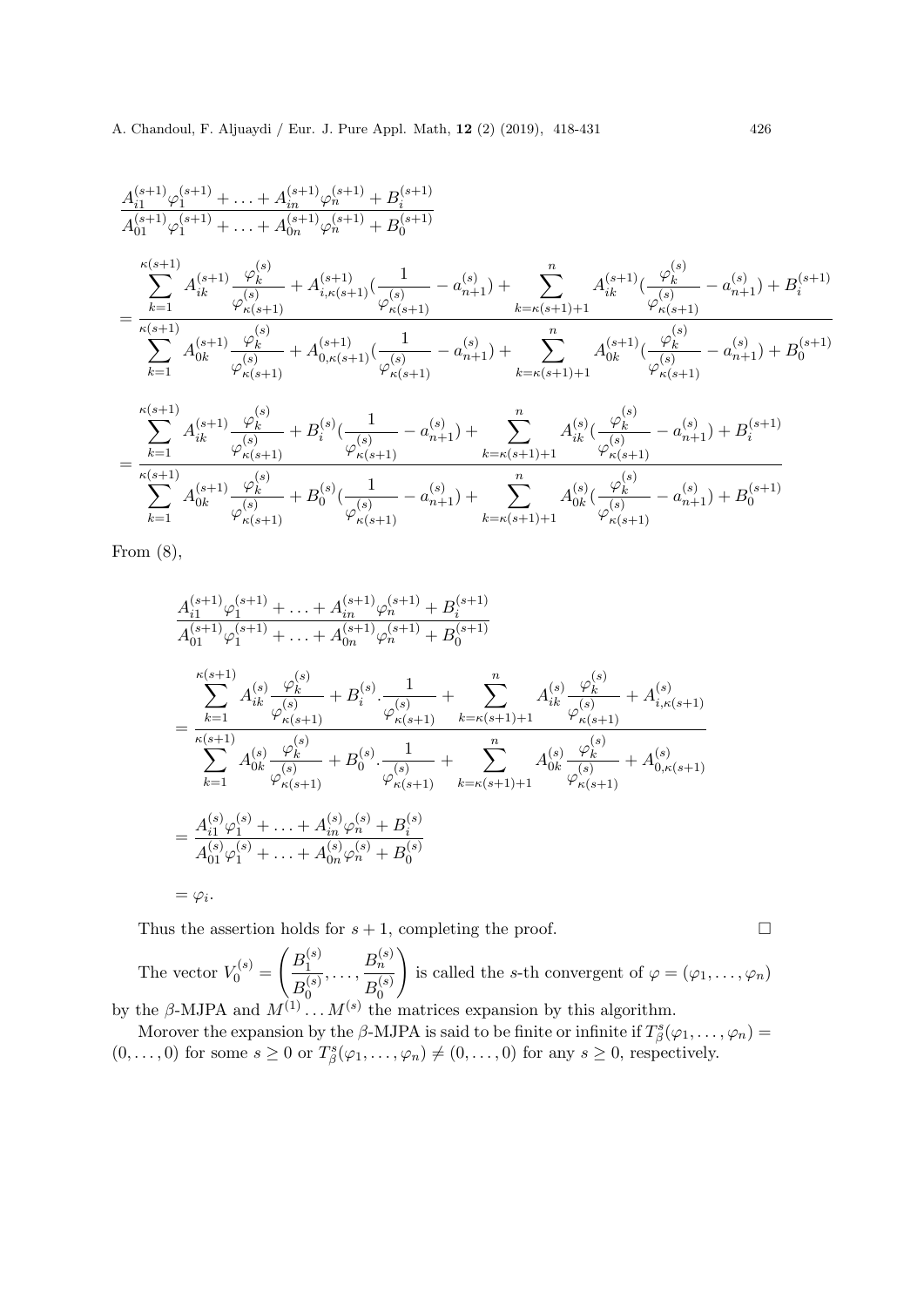## 6. Convergence of A-Modified Jacobi-Perron algorithm over the field of formal power series

Now, we give the main result.

**Theorem 2.** Let  $\varphi = (\varphi_1, \ldots, \varphi_n) \in \mathbb{L}^n$  and  $V_0^{(s)} = V_0^{(s)}$  $\mathcal{O}_0^{(s)}(\varphi)$  for all  $s \geq 1$ , then the sequence  $(V_0^{(s)}$  $\binom{S}{0}$ <sub>s</sub> $\geq$ <sup>1</sup> converges to  $\varphi$ .

In order to prove this theorem we need the following lemma

**Lemma 2.** For any sequence  $M^{(1)}, \cdots, M^{(s+1)}, \cdots$  of the form (5)

$$
|B_0^{(s)}| \left| \frac{B_i^{(s+1)}}{B_0^{(s+1)}} - \frac{B_i^{(s)}}{B_0^{(s)}} \right| \le e^{-1}
$$

holds for any  $s \geq 1$ .

Proof. We prove this result by using the mathematical induction on s. Note that  $\kappa(s) = \min_{1 \leq i \leq n+1} \{i : m_{i,n+1}^{(s)} \neq 0\}$  where  $m_{i,n+1}^{(s)}$  is the  $(i, n+1)$  component of  $M^{(s)}$ . Then if  $1 \leq \kappa(1) < \kappa(2),$ 

$$
\left| \frac{B_i^{(2)}}{B_0^{(2)}} - \frac{B_i^{(1)}}{B_0^{(1)}} \right| = \left| \frac{a_i^{(2)}}{a_{n+1}^{(1)} a_{n+1}^{(2)}} \right| \text{ for } 1 \le i \le n.
$$

Since  $\deg a_{n+1}^{(s)} \ge 1$  and  $\deg a_{n+1}^{(s)} \ge \deg a_i^{(s)}$  $i^{(s)}$ ,  $1 \leq i \leq n$ , for  $s \geq 1$ , we have

$$
|B_0^{(1)}| \left| \frac{B_i^{(2)}}{B_0^{(2)}} - \frac{B_i^{(1)}}{B_0^{(1)}} \right| \le e^{-1}
$$
 (11)

Moreover, if  $\kappa(1) = \kappa(2)$ , we have

$$
\left| \frac{B_i^{(2)}}{B_0^{(2)}} - \frac{B_i^{(1)}}{B_0^{(1)}} \right| = \begin{cases} \left| \frac{a_i^{(2)}}{(1 + a_{n+1}^{(1)} a_{n+1}^{(2)}) a_{n+1}^{(1)}} \right| & \text{for } 1 \le i \le \kappa(1) \\ \left| \frac{a_{n+1}^{(1)} a_i^{(2)} - a_i^{(1)}}{(1 + a_{n+1}^{(1)} a_{n+1}^{(2)}) a_{n+1}^{(1)}} \right| & \text{for } \kappa(1) \le i \le n \end{cases} \tag{12}
$$

and if  $\kappa(2) < \kappa(1) \leq n$ , we have

$$
\left| \frac{B_i^{(2)}}{B_0^{(2)}} - \frac{B_i^{(1)}}{B_0^{(1)}} \right| = \left\{ \begin{array}{c} \left| \frac{a_i^{(2)}}{(a_{n+1}^{(1)} a_{n+1}^{(2)} + a_{\kappa(1)}^{(2)})} \right| & \text{for } 1 \le i \le \kappa(1) \\ \left| \frac{a_{n+1}^{(1)} a_i^{(2)} - a_i^{(1)} a_{\kappa(1)}^{(2)}}{(a_{\kappa(1)}^{(2)} + a_{n+1}^{(1)} a_{n+1}^{(2)}) a_{n+1}^{(1)}} \right| & \text{for } \kappa(1) \le i \le n \end{array} \right. \tag{13}
$$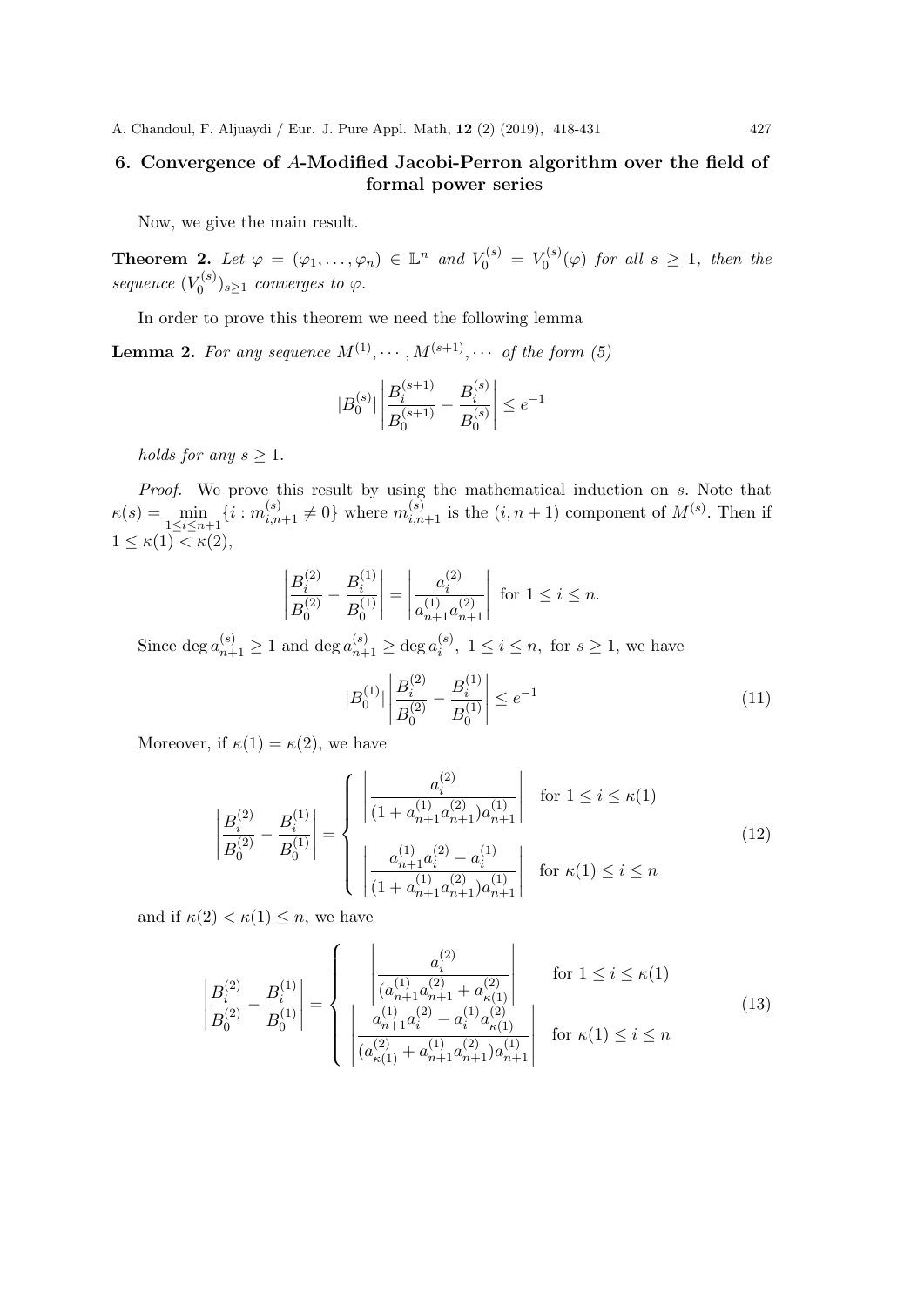Then similarly, we have

$$
\left| B_0^{(1)} \right| \left| \frac{B_i^{(2)}}{B_0^{(2)}} - \frac{B_i^{(1)}}{B_0^{(1)}} \right| \le e^{-1}
$$
\n(14)

Now we suppose the assertion of (Lemma 2) holds by  $s-1.$  For  $s\geq 2$ 

$$
\begin{split}\n\left| \frac{B_i^{(s+1)}}{B_0^{(s+1)}} - \frac{B_i^{(s)}}{B_0^{(s)}} \right| &= \left| \frac{A_{i\kappa(s+1)}^{(s)}}{A_{0\kappa(s+1)}^{(s)}} + \sum_{k=\kappa(s+1)+1}^{n} a_k^{(s+1)} A_{0k}^{(s)} + a_{n+1}^{(s+1)} B_0^{(s)}} - \frac{B_i^{(s)}}{B_0^{(s)}} \right| \\
&= \left| \frac{A_{i\kappa(s+1)}^{(s)}}{A_{i\kappa(s+1)}^{(s)}} B_0^{(s)} - A_{0\kappa(s+1)}^{(s)} B_i^{(s)} + \sum_{k=\kappa(s+1)+1}^{n} a_k^{(s+1)} (A_{ik}^{(s)} B_0^{(s)} - A_{0k}^{(s)} B_i^{(s)}) \right| \\
&\quad \left| \frac{A_{i\kappa(s+1)}^{(s)}}{(A_{0\kappa(s+1)}^{(s)} + \sum_{k=\kappa(s+1)+1}^{n} a_k^{(s+1)} A_{0k}^{(s)} + a_{n+1}^{(s+1)} B_0^{(s)}) B_0^{(s)}} \right| \\
&\quad \left| \frac{A_{i\kappa(s+1)}^{(s)}}{(A_{0\kappa(s+1)}^{(s)} + \sum_{k=\kappa(s+1)+1}^{n} a_k^{(s+1)} A_{0k}^{(s)} + a_{n+1}^{(s+1)} B_0^{(s)}) B_0^{(s)}} \right| \\
&\quad \left| \frac{A_{i\kappa(s+1)}^{(s)}}{(A_{i\kappa(s+1)}^{(s)} + \sum_{k=\kappa(s+1)+1}^{n} a_k^{(s+1)} A_{0k}^{(s)} + a_{n+1}^{(s+1)} B_0^{(s)}) B_0^{(s)}} \right| \\
&\quad \left| \frac{A_{i\kappa(s+1)}^{(s)}}{(A_{i\kappa(s+1)}^{(s)} + \sum_{k=\kappa(s+1)+1}^{n} a_k^{(s+1)} A_{0k}^{(s)} + a_{n+1}^{(s+1)} B_0^{(s)}) B_0^{(s)}} \right| \\
&\quad \left| \frac{A_{i\kappa(s+1)}^{(s)}}{(A_{i\kappa(s+1)}^{(s)} + \sum_{k=\kappa(s+1)+1}^{n}
$$

Using the fact that  $\deg a_k^{(s+1)} A_{0k}^{(s)} < a_{n+1}^{(s)} B_0^{(s)}$ 0

$$
\begin{aligned}\n\left| \frac{B_i^{(s+1)}}{B_0^{(s+1)}} - \frac{B_i^{(s)}}{B_0^{(s)}} \right| &= \frac{\left| \sum_{k=\kappa(s+1)}^n a_k^{(s+1)} (A_{ik}^{(s)} B_0^{(s)} - A_{0k}^{(s)} B_i^{(s)}) \right|}{\left| a_{n+1}^{(s+1)} (B_0^{(s)})^2 \right|} \\
&= \frac{1}{\left| a_{n+1}^{(s+1)} B_0^{(s)} \right|} \left| \sum_{k=\kappa(s+1)}^n a_k^{(s+1)} A_{0k}^{(s)} \left( \frac{A_{ik}^{(s)}}{A_{0k}^{(s)}} - \frac{B_i^{(s)}}{B_0^{(s)}} \right) \right|\n\end{aligned}
$$

By (6) and (7), we replace  $A_{ik}^{(s)}$  by  $B_i^{(l_k)}$  $i^{(l_k)}$ , for some  $l_k, l_k < s$ .

$$
\begin{split} \left| B_0^{(s)} \right| \left| \frac{B_i^{(s+1)}}{B_0^{(s+1)}} - \frac{B_i^{(s)}}{B_0^{(s)}} \right| &= \frac{1}{\left| a_{n+1}^{(s+1)} \right|} \left| \sum_{k=\kappa(s+1)}^n a_k^{(s+1)} B_0^{(l_k)} \left( \frac{B_i^{(l_k)}}{B_0^{(l_k)}} - \frac{B_i^{(s)}}{B_0^{(s)}} \right) \right| \\ &\leq \frac{1}{\left| a_{n+1}^{(s+1)} \right|} \left| \sum_{k=\kappa(s+1)}^n a_k^{(s+1)} B_0^{(l_k)} \sum_{k=1}^{s-1} \left( \frac{B_i^{(l)}}{B_0^{(l)}} - \frac{B_i^{(l+1)}}{B_0^{(l+1)}} \right) \right| \\ &\leq \frac{1}{\left| a_{n+1}^{(s+1)} \right|} \max_{1 \leq k \leq s-1} \max_{k \leq l \leq s-1} \left| B_0^{(k)} \right| \left| \frac{B_i^{(l)}}{B_0^{(l)}} - \frac{B_i^{(l+1)}}{B_0^{(l+1)}} \right| \\ &\leq e^{-2} \leq e^{-1} \end{split}
$$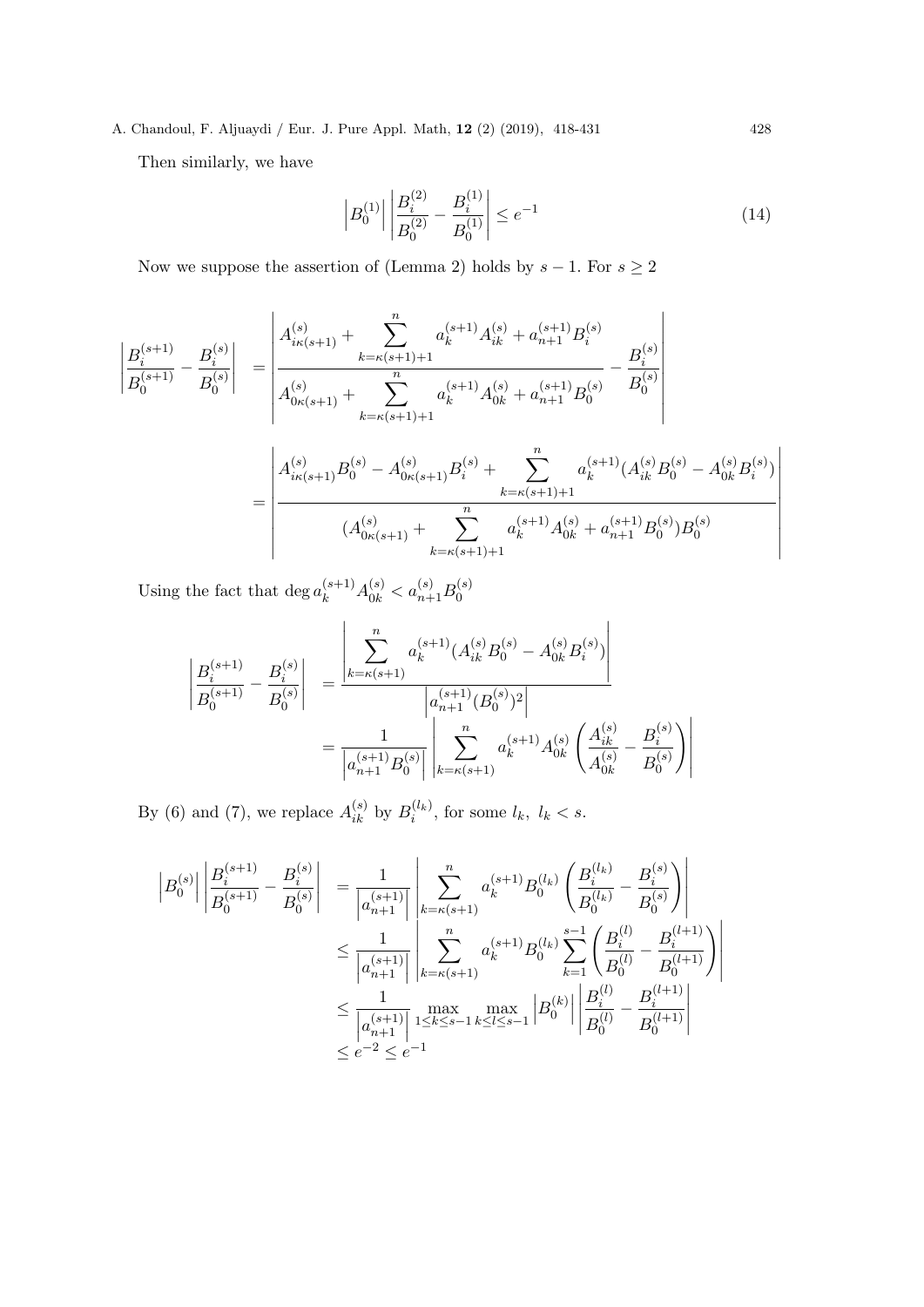Then, from the assumption of the induction,

$$
\left|B_0^{(s)}\right| \left|\frac{B_i^{(s+1)}}{B_0^{(s+1)}} - \frac{B_i^{(s)}}{B_0^{(s)}}\right| \le e^{-1}
$$

completing the proof.  $\Box$ 

Proof. (of theorem 2). We see

$$
\begin{aligned}\n\left|\varphi_{i} - \frac{B_{i}^{(s)}}{B_{0}^{(s)}}\right| &= \left|\frac{A_{i1}^{(s)}\varphi_{1}^{(s)} + \ldots + A_{in}^{(s)}\varphi_{n}^{(s)} + B_{i}^{(s)}}{A_{01}^{(s)}\varphi_{1}^{(s)} + \ldots + A_{0n}^{(s)}\varphi_{n}^{(s)} + B_{0}^{(s)}} - \frac{B_{i}^{(s)}}{B_{0}^{(s)}}\right| \\
&= \left|\frac{\sum_{k=1}^{n} (A_{ik}^{(s)}B_{0}^{(s)} - A_{0k}^{(s)}B_{i}^{(s)})\varphi_{k}^{(s)}}{(A_{01}^{(s)}\varphi_{1}^{(s)} + \ldots + A_{0n}^{(s)}\varphi_{n}^{(s)} + B_{0}^{(s)})B_{0}^{(s)}}\right| \\
&= \left|\frac{\sum_{k=1}^{n} \left(\frac{A_{ik}^{(s)}}{A_{0k}^{(s)}} - \frac{B_{i}^{(s)}}{B_{0}^{(s)}}\right)A_{0k}^{(s)}\varphi_{k}^{(s)}}{A_{01}^{(s)}\varphi_{1}^{(s)} + \ldots + A_{0n}^{(s)}\varphi_{n}^{(s)} + B_{0}^{(s)}}\right|\n\end{aligned}
$$

For each k,  $1 \leq k \leq n$ , there exists an increasing sequence  $l_k, l_k < s$ , such that  $j(l_k) = k$ , one gets  $A_{ik}^{(s)} = B_i^{(l_k)}$  $\binom{u_k}{i}$ .

Then we have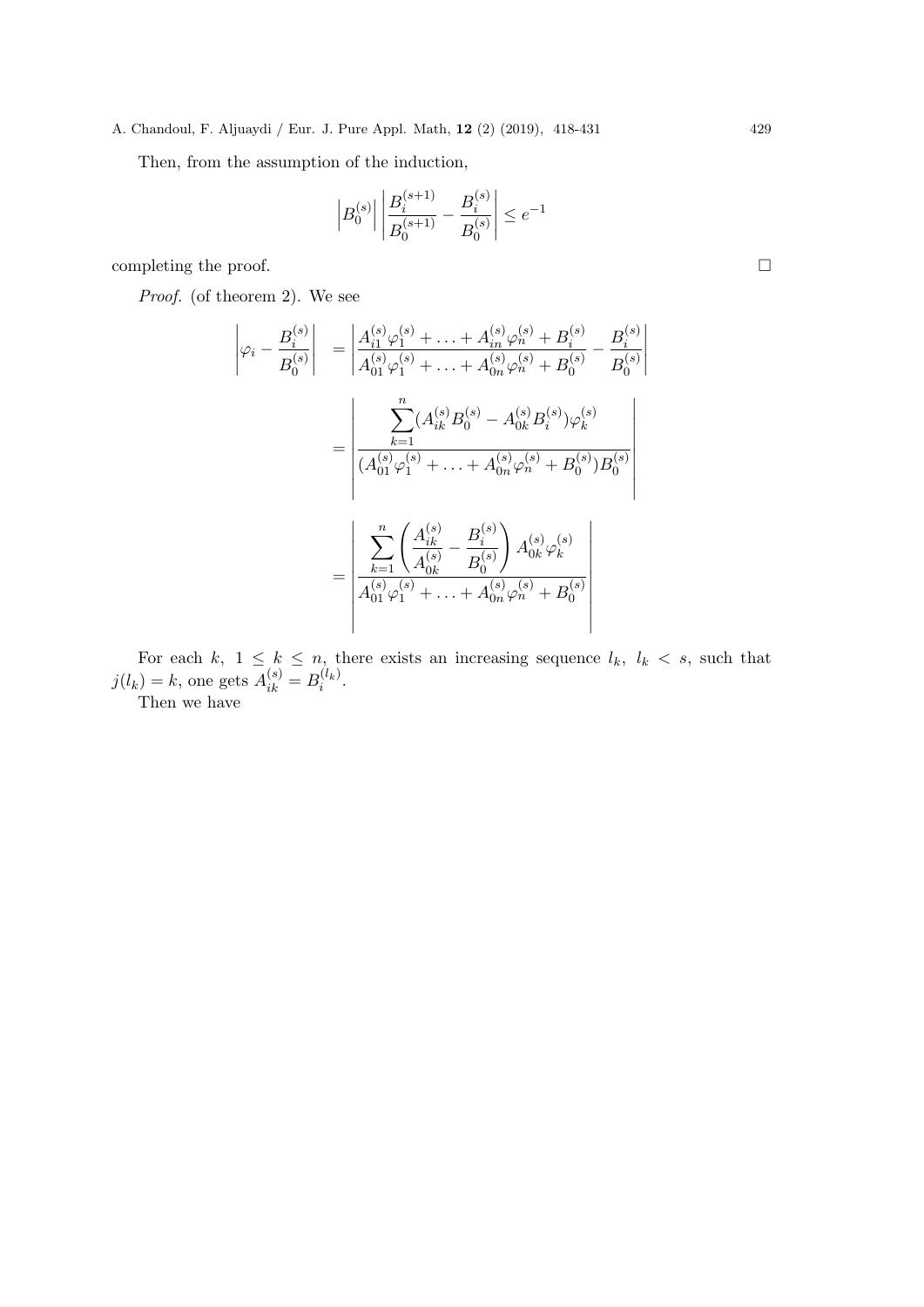$$
\varphi_{i} - \frac{B_{i}^{(s)}}{B_{0}^{(s)}} \Big| = \left| \frac{\sum_{k=1}^{n} \left( \frac{A_{ik}^{(s)}}{A_{0k}^{(s)}} - \frac{B_{i}^{(s)}}{B_{0}^{(s)}} \right) A_{0k}^{(s)} \varphi_{k}^{(s)}}{A_{01}^{(s)} \varphi_{1}^{(s)} + \dots + A_{0n}^{(s)} \varphi_{n}^{(s)} + B_{0}^{(s)}} \right|
$$
\n
$$
= \left| \frac{\sum_{k=1}^{n} \left( \frac{A_{ik}^{(l_{k})}}{A_{0k}^{(l_{k})}} - \frac{B_{i}^{(s)}}{B_{0}^{(s)}} \right) B_{0}^{(l_{k})} \varphi_{k}^{(s)}}{A_{01}^{(s)} \varphi_{1}^{(s)} + \dots + A_{0n}^{(s)} \varphi_{n}^{(s)} + B_{0}^{(s)}} \right|
$$
\n
$$
= \frac{\sum_{k=1}^{n} \left| B_{0}^{(l_{k})} \right| \left| \left( \frac{A_{ik}^{(l_{k})}}{A_{0k}^{(l_{k})}} - \frac{B_{i}^{(s)}}{B_{0}^{(s)}} \right) \varphi_{k}^{(s)}}{A_{01}^{(s)} \varphi_{1}^{(s)} + \dots + A_{0n}^{(s)} \varphi_{n}^{(s)} + B_{0}^{(s)}} \right|}
$$
\n
$$
\leq \frac{\max_{1 \leq l \leq s-1} \left| B_{0}^{(l_{k})} \right| \left| \left( \frac{A_{ik}^{(l_{k})}}{A_{0k}^{(l_{k})}} - \frac{B_{i}^{(s)}}{B_{0}^{(s)}} \right) \varphi_{k}^{(s)}}{A_{01}^{(s)} \varphi_{1}^{(s)} + \dots + A_{0n}^{(s)} \varphi_{n}^{(s)} + B_{0}^{(s)}} \right|
$$

Using (Lemma 2), we get

 $\begin{array}{c} \begin{array}{c} \begin{array}{c} \begin{array}{c} \end{array}\\ \end{array} \end{array} \end{array}$ 

$$
\left|\varphi_i - \frac{B_i^{(s)}}{B_0^{(s)}}\right| \le e^{-1} \frac{\left|\varphi_k^{(s)}\right|}{\left|A_{01}^{(s)}\varphi_1^{(s)} + \ldots + A_{0n}^{(s)}\varphi_n^{(s)} + B_0^{(s)}\right|}
$$
  
Since  $\deg B_0^{(s)} = \sum_{k=1}^s \deg a_{n+1}^{(k)} \ge s$ , then, for any  $\epsilon > 0$ , there exists  $s_0 \ge 1$  such that  

$$
\left|\varphi_i - \frac{B_i^{(s)}}{B_0^{(s)}}\right| \le \frac{e^{-1}}{\left|B_0^{(s)}\right|} < \varepsilon
$$
, for any  $s \ge s_0$ 

This implies

$$
\lim_{s \to \infty} \frac{B_i^{(s)}}{B_0^{(s)}} = \varphi_i \text{ for } 1 \le i \le n
$$

which proves the theorem.  $\hfill \Box$ 

 $\begin{array}{c} \hline \end{array}$